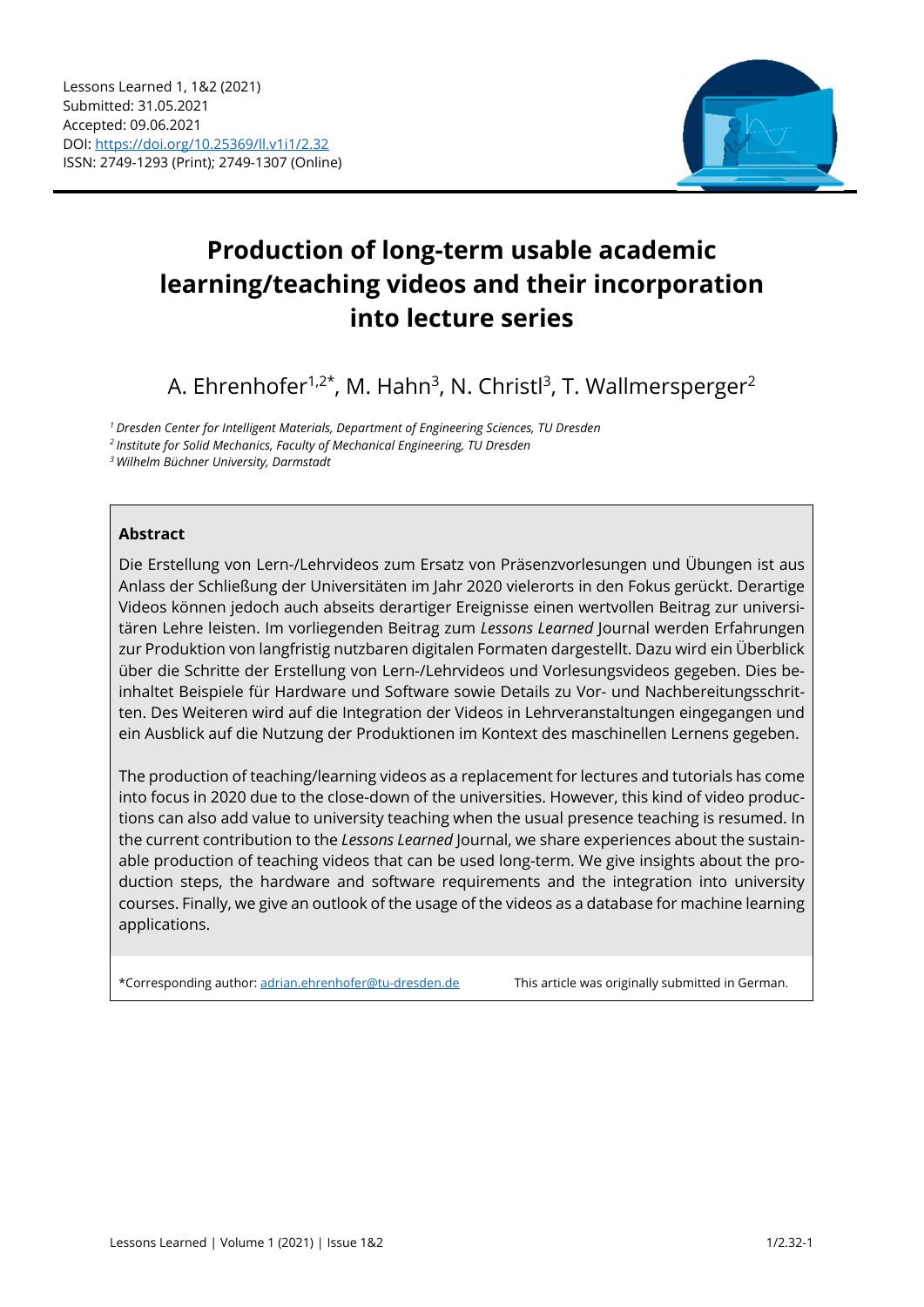# **1. Introduction and purpose of the learning videos**

The creation of digital formats to replace classroom lectures and exercises has come into the focus of attention in many places due to the avoidance of classroom teaching in the summer semester of 2020. However, particularly learning/teaching videos, i.e., videos in which the content of science and engineering courses is presented, can also make a valuable contribution to university teaching beyond this singular event.

*Screencast videos*, in which a computer screen is recorded and the depicted steps are supplemented with verbal explanations, are known in particular from software training [1]. In the academic context, however, the recording and provision of lectures in the form of image recordings was already used in times before the home computer, for example in the University of Iowa's 1955 televised lecture series "The secret of flight" (republished [2]). Especially for the explanation of mathematical relationships, there are now plenty of materials available online that can contribute significantly to the learning success of students [3],  $[4]$ .

Since 2019, a framework for the efficient creation of learning videos in the engineering sciences has been created in cooperation between teachers at TU Dresden and Wilhelm-Büchner-Hochschule Darmstadt. The experience gained in the process was successfully transferred for the spontaneous switch to digital distance learning at the Institute of Solid Mechanics at TU Dresden, which was necessary in the summer semester of 2020.

In this contribution to the *Lessons Learned* publication, the experiences of efficient production of high-quality learning videos are to be shared. Special attention is given to long-term usability. In doing so, the learner-centred form "learning videos" rather than "teaching videos" is used in this paper in accordance with the constructivist understanding of teaching - in which teachers take on a more supportive and facilitating role [5], [6].

The present publication is structured as follows: After the current chapter that deals with

the definition of the purpose and different types of videos, chapter 2 follows with the prerequisites and the technical basis that is necessary for the creation of learning videos. Chapter 3 presents the stages in the creation of a learning video. Chapter 4 is dedicated to the integration of learning videos in hybrid courses. Chapter 5 broadens the view towards new digital opportunities in the context of using learning videos as a database for machine learning, before summary and outlook are drawn in Chapter 6.

Types of learning videos - Before creating a video, its purpose must be clearly defined. For example, a distinction can be made between the following four types:

- 1. In "lecture videos", frontal lectures are transferred into the digital space. They thus serve to shift the passive consumption of knowledge units into students' independent work phases. This opens up the possibility for more interactive use of face-to-face lecture times. However, in the current situation with the widespread standstill of face-to-face teaching at universities, lecture videos must completely take over the role of lectures.
- 2. If the video serves to highlight a specific, narrowly defined aspect of a subject area, e.g., a short, animated video can fulfil this purpose. Topics can be, for example, in Engineering Mechanics the calculation of the centre of gravity or the definition of tension. Videos of this type can be called "crucial point videos".
- 3. If the video is to be used to demonstrate a laboratory set-up or a manufacturing process, the video must be recorded on site under real conditions. In the case of a video that is intended to demonstrate various production steps, these individual steps are shown in detail and include all the materials used.
- 4. If the intention is to record a "mathematical derivation video" in which students are to learn a task type - for example, in preparation for an examination - the video should be oriented towards what has been defined as the learning objective and will be asked in the examination (according to *constructive alignment* [7], [8]). Since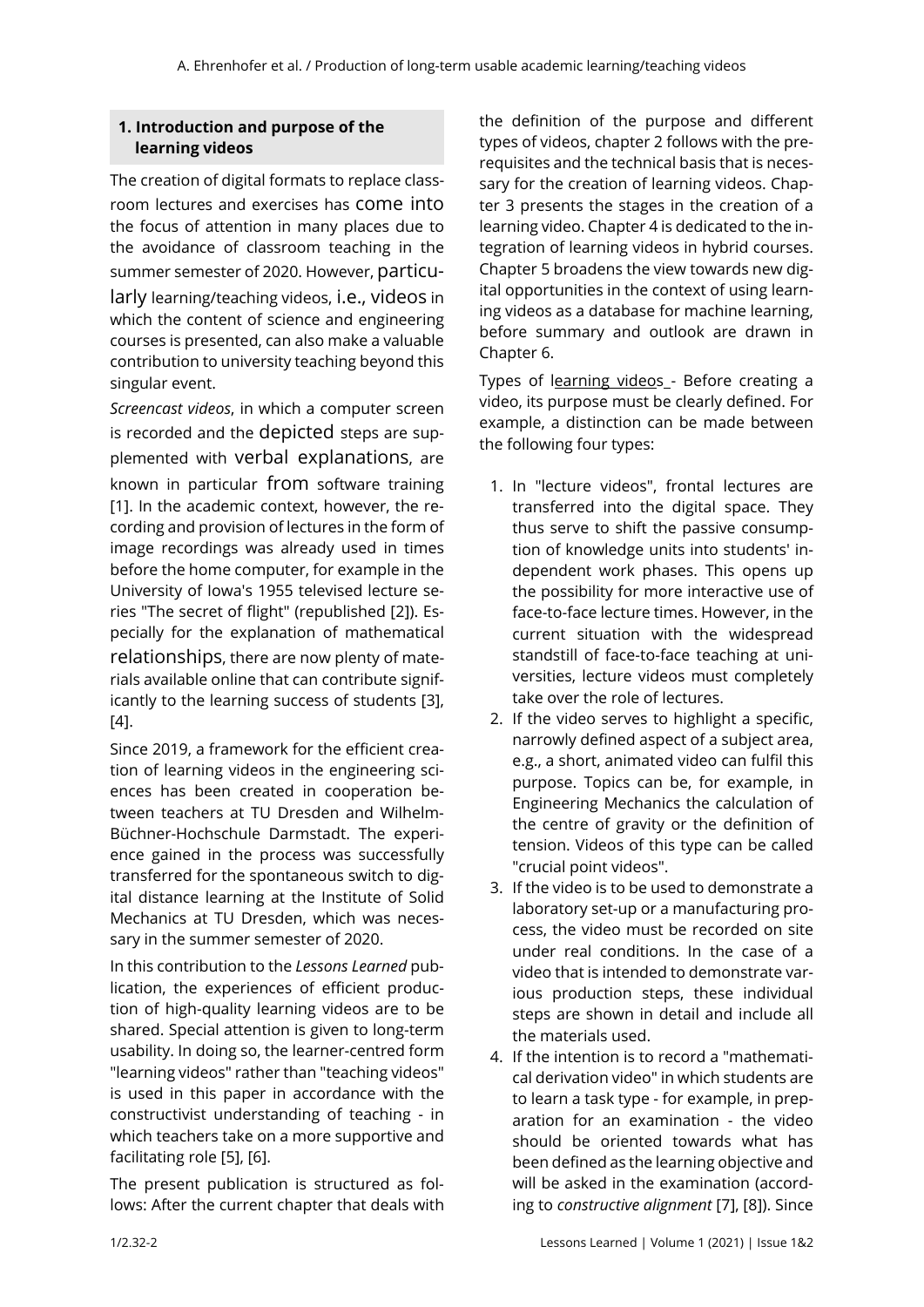the final examinations in STEM subjects usually have a character in which mathematical tasks are solved with handwritten derivations, the written presentation of tasks of the same level offers a great advantage for students. In these derivation tasks, the specific crucial points are then brought together in a calculation chain. Also, different calculation chains can be compared and different *dos and don'ts* for the task type can be highlighted.

In the present work, we focus on learning videos according to type (4), which present a calculation chain for a task in writing, supported by the spoken word. For this purpose, 49 learning videos of this type were created for Engineering Mechanics (Statics and Strength of Materials) at the Wilhelm-Büchner-Hochschule. Since lectures in basic courses of mechanical engineering and in mathematically specialised courses in "Simulation Methods of Mechanical Engineering" often have a similar character, many of the findings can be transferred to lecture videos according to type (1). For this purpose, 48 videos were produced for the course "Mechanics of Beams and Shells" (summer semester 2020) and 20 videos in the course "Continuum Mechanics and Fluid-Structure-Interaction" (Part 1: Structure, winter semester 2020/2021) at the TU Dresden, cf. table 1.

| Table 1: Videos produced with number N, total time          |
|-------------------------------------------------------------|
| $\Sigma T$ and average duration of videos $\varnothing T$ . |

| <b>Type</b>                                                   | N    | ΣТ        | øт         |
|---------------------------------------------------------------|------|-----------|------------|
| Engineering<br>Mechanics                                      | 49   | $525$ min | $10.7$ min |
| Mechanics of Beams<br>and Shells                              | - 48 | $517$ min | 10.8min    |
| Continuum Mechan-<br>ics and Fluid-Struc-<br>ture-Interaction | 20   | 277min    | 13.9min    |

The following chapter presents the findings on the individual steps in the production process with regard to the long-term usability of these videos.

#### **2. Prerequisites and technical basis**

For the creation of learning videos in which mathematical-technical relationships are to be

derived step by step, the use of tablet computers and screen capturing is highly suitable. In the current chapter, examples of hardware and software will be shown. Subsequently, the use of visual material and the planned duration of use of the videos will be discussed. The section on "Other preparations" deals with vocal and manual preparation.

Hardware - In principle, any tablet computer or convertible with a built-in or externally connected digitizer is suitable as a technical basis. However, it is important to ensure that the screen resolution, which is also the maximum achievable resolution of the recording for screen capturing, is high enough for the purpose of the application.

If possible, an external headset should be used for the audio recording, as otherwise scratching noises from the pen or - in the case of a desktop microphone - losses in sound quality occur depending on the direction of speech. For an adequate quality of the recording, the extensive knowledge of the pod-casting scene can be used [9]. For noise-free recording, e.g., condenser microphones connected via an audio interface and USB, are a good choice.

|  | Table 2: Hardware used in the present case. |
|--|---------------------------------------------|
|--|---------------------------------------------|

| Type                  | Product                                             |
|-----------------------|-----------------------------------------------------|
| Tablet/PC             | MS Surface Book Gen.1                               |
| Pencil                | Microsoft Surface Pen                               |
| Microphone            | Beyerdynamic DT-297-<br>PV/80 MKII                  |
| Audio interface       | Focusrite Scarlett 2i2 3rd<br>Gen                   |
| External hard<br>disk | <b>Western Digital</b><br>WDBC3C0020BBL-WESN<br>2TB |

In the case at hand, the technique according to Table 2 was used. The recording of handwritten derivations can also be realised with the help of a visualiser, however, the occlusion of the writing with the hand must be heeded.

Software - Many software solutions are available on the market for recording the screen (screen capturing). Commercial solutions can be chosen that allow not only the recording but also the editing of the videos. In this case,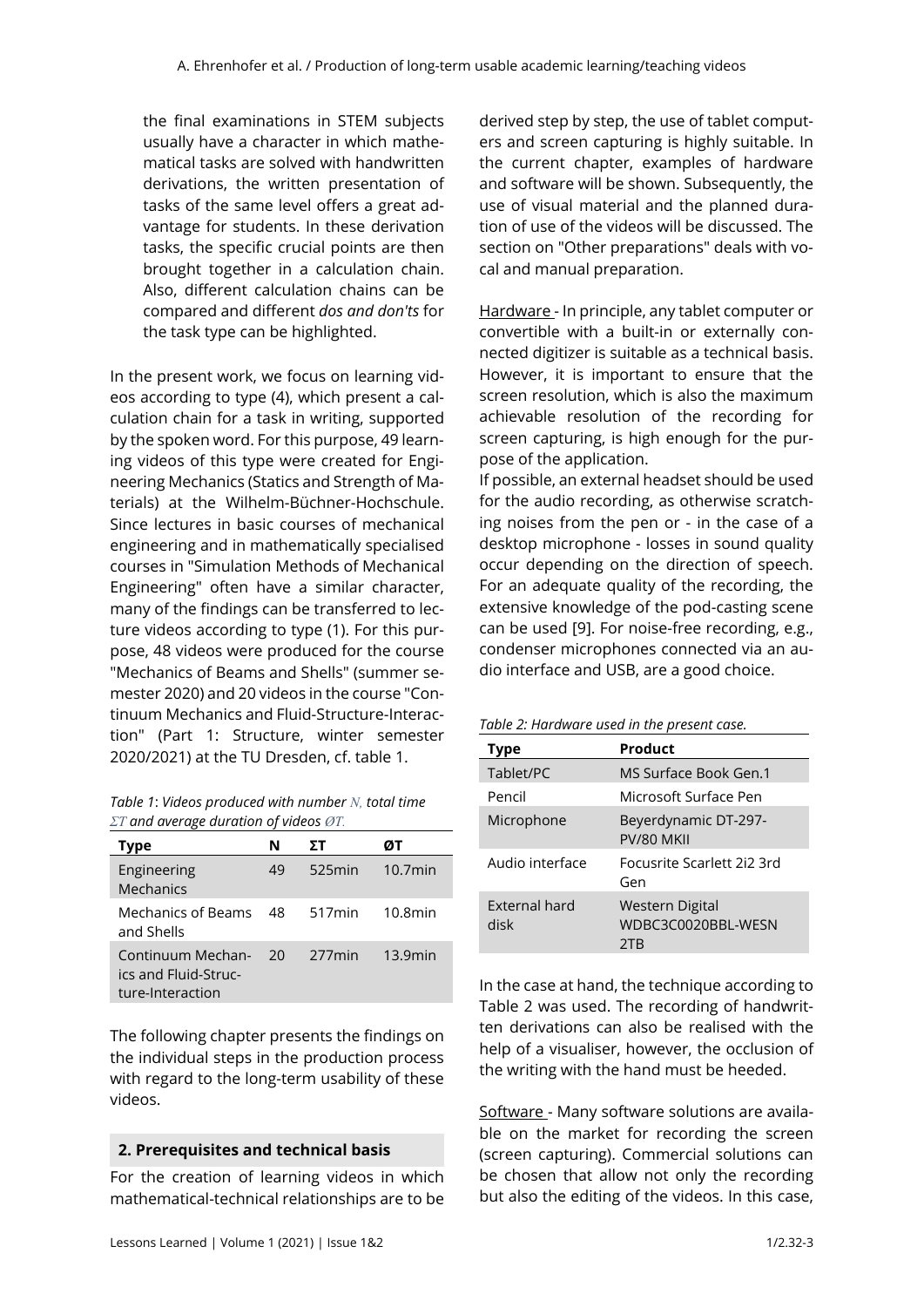the *Screencast-o-matic* software was used. Another variant is *Camtasia*. Alternatively, a combination of programmes for recording and editing can be used (e.g. *Open Broadcaster Software (OBS)-Studio* combined with *DaVinci Resolve*), for which a suitable workflow should then be defined. For videos based on slide sets, for example, the recording function integrated in *Microsoft PowerPoint* can be used.

Any software tool with a whiteboard function can be used to create the notes. Depending on personal inclination and practice in writing on tablets, graph lines/ruled paper can be used. However, these lines make post-processing more difficult, especially when using overlays. It is a good idea to use the same software to write the script. In the current case, Microsoft OneNote was used.

Table 2 also refers to an external hard drive, as large amounts of data can be generated in the course of a lecture series. In raw format, the aforementioned *Screencast-o-matic* software results in an average of 1-2 GB storage space requirement for an educational video, which can, however, be significantly reduced with simple compression. The data size of the videos exported in MP4 format (HD videos 1920 x 1080 pixels) is particularly relevant for transmitting and publishing. An educational video with a duration of 15-20 minutes can have a size of 60 MB. With graphic elements such as intro and outro as well as sound editing, this results in up to 250 MB. The servers for providing and archiving the files should therefore have sufficient storage capacity.

Graphics and images - The use of graphics, images, drawings and tables lighten up the video and give an additional impression of the learning content. In order to ensure the smooth use of copyrighted material outside of the academic context, one should make sure that these are under a free licence (e.g. Creative Commons https://creativecommons.org/licenses) or that a corresponding licence has been acquired for use (e.g. from archive/stock material). The easiest way is to use a self-made graphic and to indicate this clearly. When reusing and sharing the video, it is important to consider the licence or to re-license accordingly. The use includes the published environment, duration of use and the owner.

Ageing of learning videos - The question of the life span of learning videos should be discussed before production. On the one hand, the topicality of the topics covered and, on the other hand, the technical side must be taken into account. In the present case of learning videos and lectures in Engineering Mechanics, no major change in the technical content can be assumed in the foreseeable future. Thus, special attention must be paid to creating the technical prerequisites for the longevity of the material. This concerns both the image format and the resolution of the videos.

Many images are usually in a pixel-based format, such as .jpg or .png, and their enlargement is limited because they quickly look *rasterised/pixelated.* In contrast, an .svg format is vector-based and can be enlarged and reduced without loss. It is recommended to use the largest possible image size and not to enlarge it later by more than 15%-20%.

Since a screencast is naturally pixel-based, care must be taken to use the appropriate resolution. In this case, the videos were used and made available in HD format (1920 x 1080 pixels). However, it is foreseeable that development will continue and higher resolutions will become necessary. In order to plan for the long term and to be prepared for future format changes in video production, for example to the image resolution 4K (3840 x 2160 pixels), it is advisable to record at the next higher quality level (HD 4K $\rightarrow$ ; 4K 8k $\rightarrow$ ) as far as technically possible and to downscale to the lower resolution format in editing and rendering. If it becomes necessary, the material can be used again later and rendered at a higher resolution.

It is possible that current developments in the subsequent increase of resolution with the help of neural networks (*super-resolution* [10], [11]) will make these steps superfluous in the future.

Other preparations - In addition to expenditures for technical equipment, investments in one's own preparation are equally necessary. This concerns, on the one hand, getting used to writing on a digitizer. It is advisable to use basic writing exercises (e.g. the alphabet line by line), as *on-the-fly* practice does not lead to satisfactory results in most cases. At this point,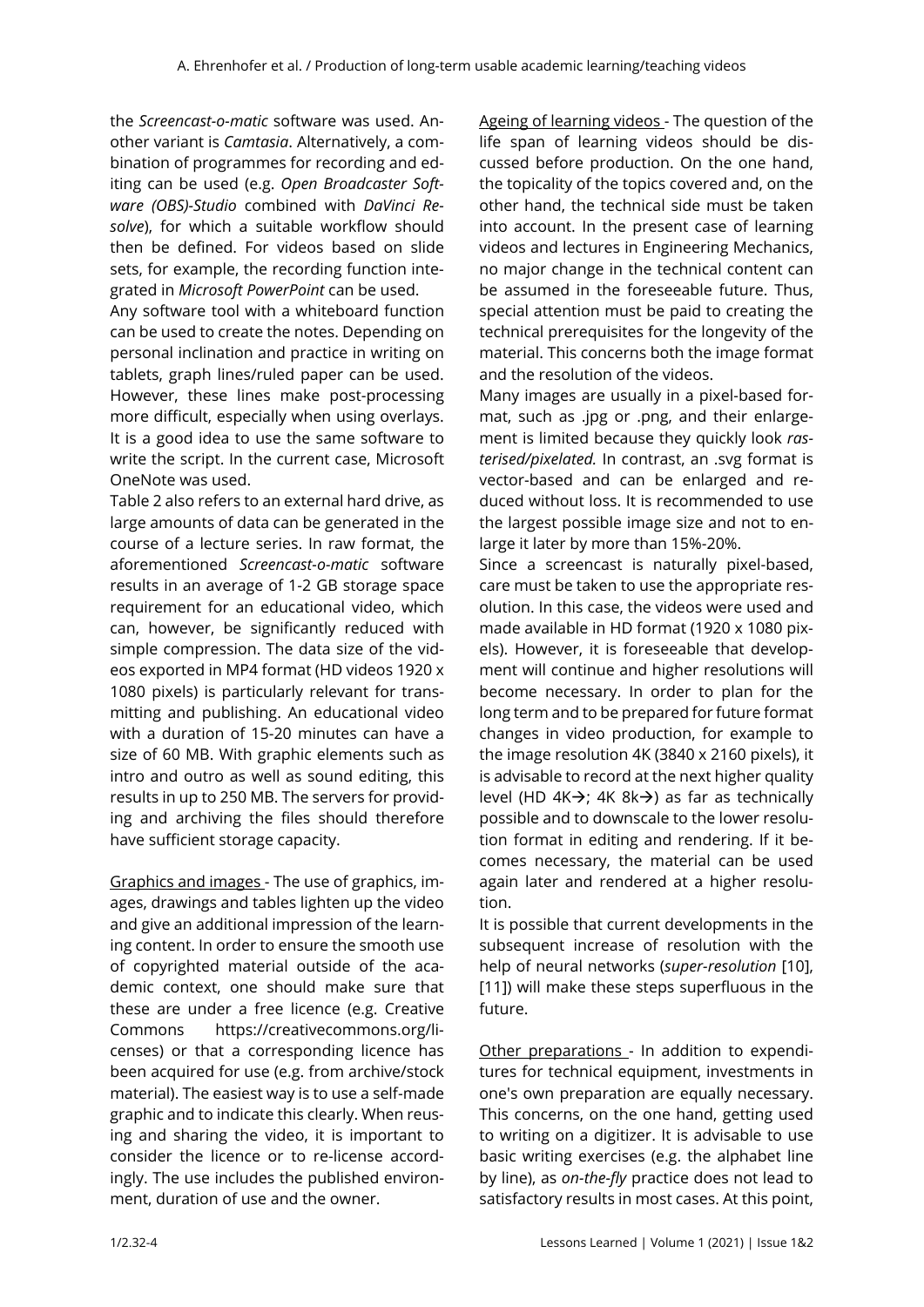you should also consider which stroke width is suitable for the intended use (e.g. display on a smartphone or display on a PC screen), as this has a great influence on getting used to writing on a digitizer.

The general preparations should also be extended to the way of speaking. It is possible to practise speaking slowly and clearly [12] and to optimise one's own performance with the help of self-recordings. Further details on speech and voice are given in the section "Implementation" in chapter 3. This chapter also deals with the preparation and follow-up of the recordings.

### **3. Stages of the creation of learning videos**

In this section, the stages of production and their share in the total time required are briefly discussed. The individual steps are then explained in more detail.

The steps to create a learning video are as usual (1) preparation, (2) execution and (3) post-processing, see Figure 1. In addition, there is another step of (4) distribution/dissemination.



*Fig. 1: Steps and corresponding percentage of the total time needed to create the video. In the present work, the proportions (40-20-30-10) resulted.* 

In the overall production time of a video**,** the percentages between the first three steps (here as an example 40%, 20% and 30%) can be shifted according to personal preference, but the fourth step of distribution is generally constant.

If, for example, a great deal of effort is invested in preparation (e.g. verbatim formulation of the script), fewer recording attempts (takes) are necessary. In most cases, this also reduces

the amount of post-production work (50-20- 10-10). If, on the other hand, very little effort is invested in preparation, entire mental paragraphs must occasionally be reformulated during the recording in order to achieve the same quality. The incomplete sentences or pronunciation mishaps must in turn be cut out in postproduction (10-40-40-10).



*Fig. 2: Percentage of the phases (1) preparation, (2) implementation, (3) post-processing and (4) distribution in 49 produced learning videos (Engineering Mechanics).* 

Figure 2 shows the percentage shares of the individual stages for 49 learning videos of Engineering Mechanics. By shifting the proportions from (50-30-10-10) to (10-40-40-10), no global time saving could be realised that could not be explained by the individual improvement of each step. However, this was only true insofar as a minimal script (specific text, calculations, intro and outro) was used. A spontaneous calculation/improvisation always proved to be too error-prone.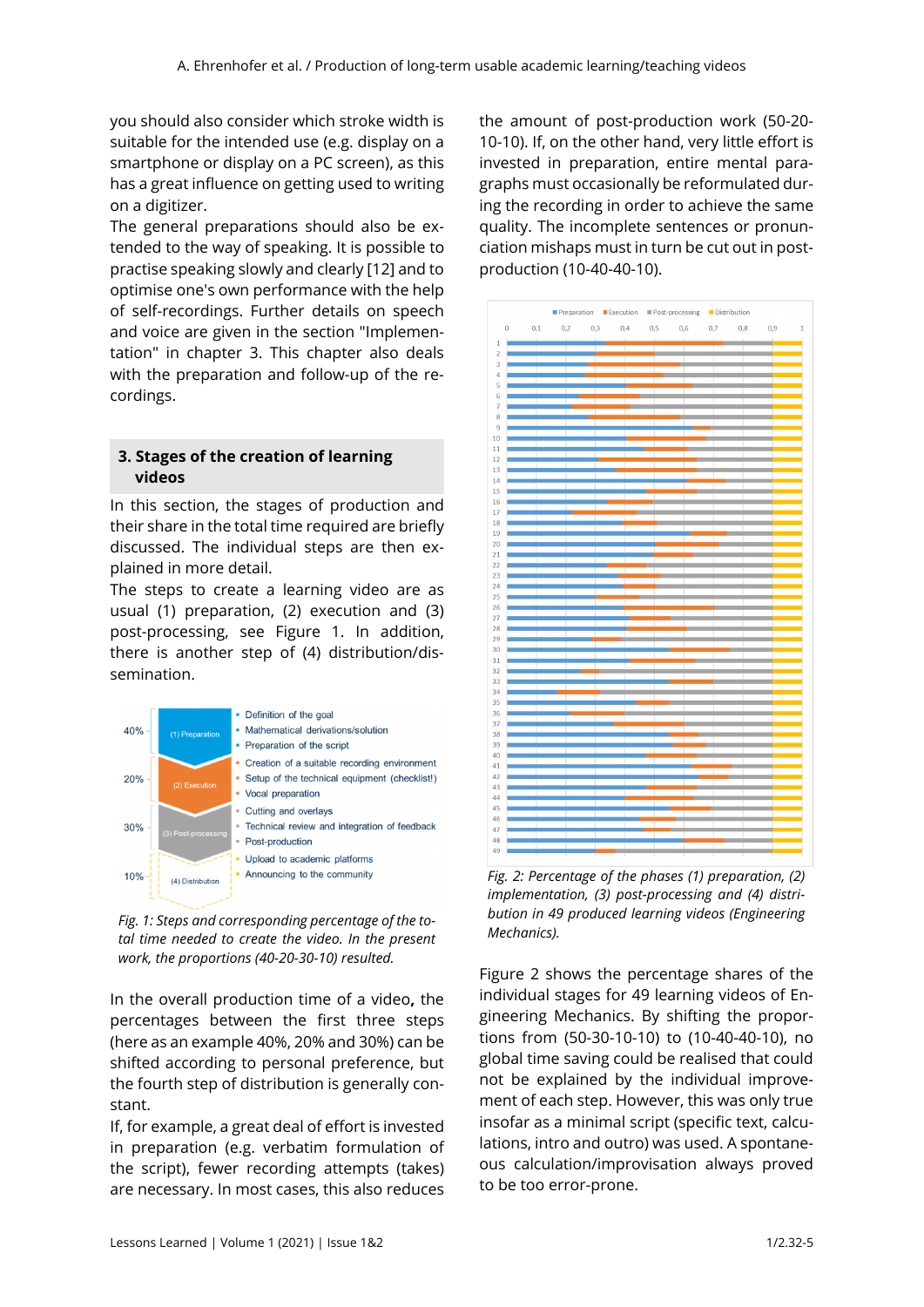It is advisable to keep a record of the times for the individual steps for a better understanding of one's own efficiency in production and for optimisation. From this, similar to the principle of pipeline optimisation known from software technology, it can be identified in which process step the greatest efficiency gains can be achieved with the least effort.

(1) Preparation - The first step is to define the goal of the video. For learning videos in which a single exercise/problem is to be solved, this is the task; for lecture videos it is a clearly defined section (topic). From the solution of the task or the writing down of the topic, a script can be created in which the texts and equations to be written are listed. This can be supplemented by additional instructions in bullet point form (reminders for extemporising) up to fully formulated text passages. Instructions can also include the occasional reference to slow and clear speech and consistent use of colour. It is also helpful to formulate a consistent introduction and conclusion.

(2) Execution - The actual recording begins with the creation of a suitable recording environment and a technical check. Ideal video recording conditions occur in a quiet environment, in an insulated room with little external noise (construction work, car or aircraft traffic, children's noise). Recording in the evening/night hours can help if certain noise sources are otherwise difficult to control. An increase in the quality of the recording is achieved by using partitions covered with soft, damping material and placed close to the person. A thick, soundabsorbing curtain or acoustic foam panels on the walls and ceiling elevate the room to the next professional level (recording studio).

The microphone position of the headset should be at lip level if possible and give the impression of speaking upwards. Speakers should adopt a standing posture, whether in the "on" (in the picture) or the "off" (not visible in the picture) position. This straight posture has a positive effect on good speech performance, but the effect varies from person to person.

A "bad day" can also be recognised in the voice. It is often better to postpone the recording or to take a longer break, because even with great

effort not all shortcomings of badly recorded videos can be corrected: "You cannot force *a good video*". For a good voice and to avoid "smacking noises", a sip of water can be drunk occasionally.

During longer paragraphs and explanations, it is recommended to lower the voice at the end of the sentence to make it easier for the listener to listen. The interplay of clear voice, slow speech and structured language result in a pleasant learning and listening experience.

Establishing ideal recording conditions and setting up the technical equipment can be ritualised by using a checklist. A short test recording also enables to identify further environmental noises and to be able to assess one's own current condition.

(3) Post-processing - The recording should be followed by individual post-processing. It is advisable not to do this immediately after the recording, as this would not allow sufficient mental distance from the work. With the help of the script, the complete video can now be checked and - where necessary - corrected by cuts, partially new recordings and fade-ins/overlays.

The raw version of the videos should be technically reviewed (e.g. as a peer review) for quality assurance. The aim here is to provide wellfounded independent feedback. In the case of the learning videos in Engineering Mechanics described above, particular attention was paid in the approval process to ensuring that

- The title fits the content.
- The calculation steps/instructions are comprehensible. A distinction must be made as to whether the calculation steps are of a subordinate category, such as solving a system of equations, or whether they are core points that belong to the learning video and must therefore not be omitted.
- The contents are correctly calculated.
- The notation/symbols from the lecture are used.
- The explanations are purposeful and complete.
- The author's pronunciation is understandable.
- A conclusion or summary may be drawn at the end.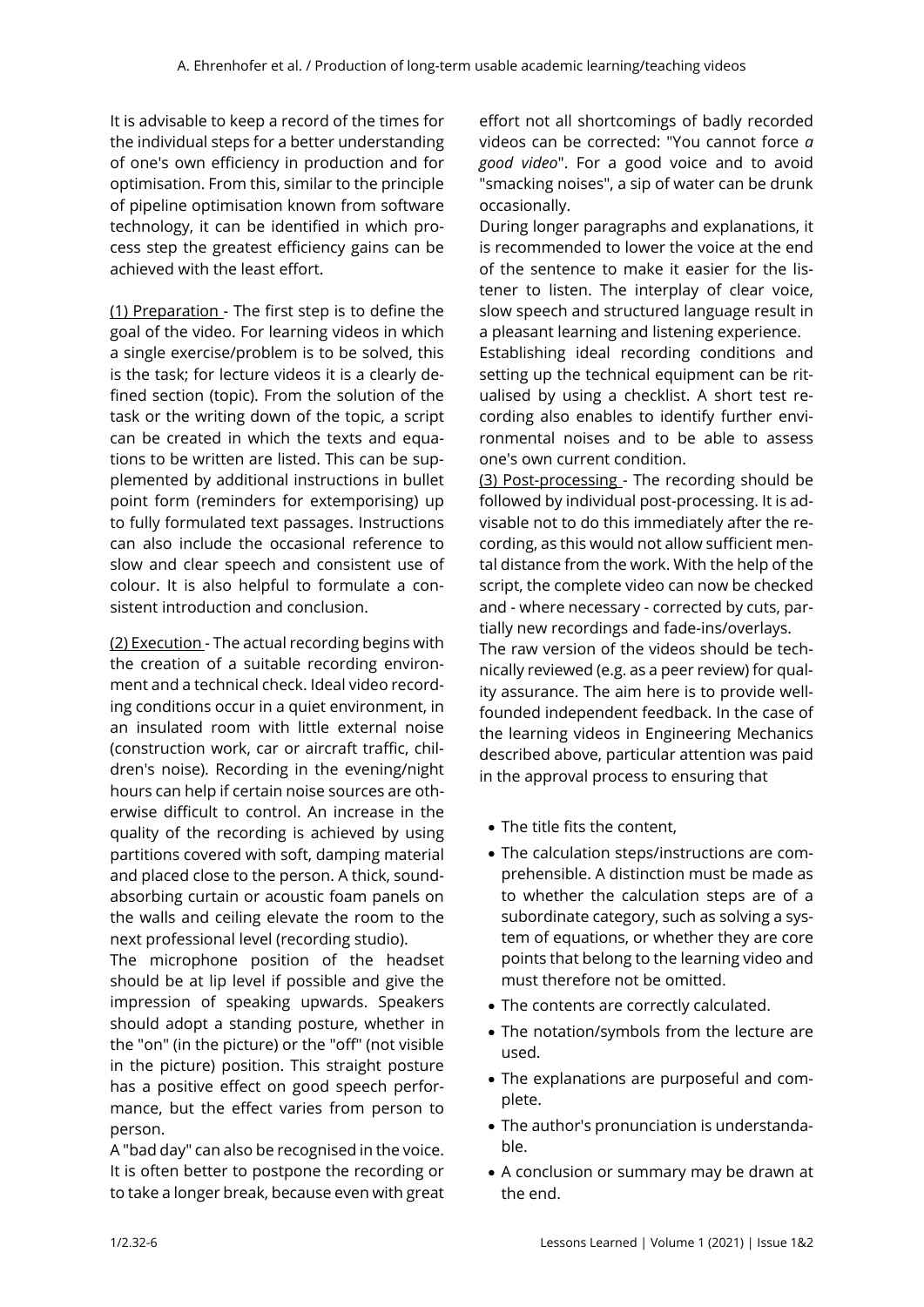The feedback must be inserted in a further post-processing step. The same type of feedback loop must be followed for feedback throughout the learning video lifetime.

Professional post-production - To create highquality videos that will be useful for the longer term, a further step of professional post-production can be carried out.

The first step after reviewing the content is to create the repeating elements, such as visual intro, title, introduction of the creator and outro/credits (conclusion of the video). These can be created as templates in a graphics programme (e.g. *Adobe After Effects*) and integrated into the editing of each video. It is not absolutely necessary to use animated templates for a good video. A simpler graphic with the appropriate information can also be created at this point. An overlayed permanent logo in one corner and the inclusion of the title serves as orientation and creates a professional impression. The editing of music and sound can be done in a sound editing software that allows for cuts, fades and stereo sampling. It is advisable to use music for the intro, because it increases attention. The type of music also serves to set the mood for the content and creates the pleasant feeling that "*you know what to expect*". Once you have found a piece of music, you should check where it is registered. The associated label administers the performance rights and GEMA. Music is usually not free of charge and can, on the contrary, be very expensive, depending on the work and its popularity. If the author has been dead for more than 70 years, on the other hand, it is possible that the music is *GEMA-free.* If it is intended to show the video publicly, special attention should be paid to whether the licence allows this; the GVL (Gesellschaft zur Verwertung von Leistungsschutzrechten) is responsible for this.

Many music publishers offer a wide range of GEMA-free background music (e.g. Sonoton, Epicmusic, Audiohub, allesgemafrei.de), in other places the licence can be purchased to suit the use.

In professional post-production, small noises can also be removed, such as clearing of the throat, *ehms*, inhalations, scratching noises of the pen or clattering of the keyboard. However, it is not necessary to remove all minor oversights; "*some things are lost* in transmission", i.e. they are not consciously perceived by the listener. For example, a brief image slip, a blinking cursor or a manually corrected drawing may well remain in the video, especially if the correction in post-production takes a disproportionate amount of time.

(4) Distribution - In order to make the videos available to the user community, the appropriate channels of the university or college should be used, such as academic online platforms. The processes of uploading, linking, tagging and, if necessary, announcing the videos can be simplified and professionalised by using checklists, just like the other steps.

Now that some aspects in the steps of the recording have been dealt with, the following chapter will focus on the integration of the recordings in courses.

## **4. Integration in hybrid courses**

The videos created according to the rules of art described above are to be used sustainably as part of academic courses.

Lecture videos - A complete replacement of the classroom lecture by online lectures or lecture videos is not recommended - mainly due to the lack of interaction between teachers and students. Mullamphy et al [13] describe a high level of acceptance as a means of supplementing teaching as the result of a survey of students on the use of screencasts. However, it was found that excessive use did not meet their expectations of a face-to-face university. This could also be seen in feedback from students at the TU Dresden.

Nevertheless, lecture videos can make an important contribution to the transition from lecturer-centred teaching to learner-centred teaching. Lectures, which are often very onesided due to the large amount of material to be taught, can be transferred to the students' own preparation in this way. The time in which personal interaction between students and teachers is possible (e.g. lectures and exercises) can instead be used for interactive formats such as discussions or joint project work. However, particular care must be taken to ensure that an appropriate overall effort for the course (according to the credit points in the study regulations) is maintained.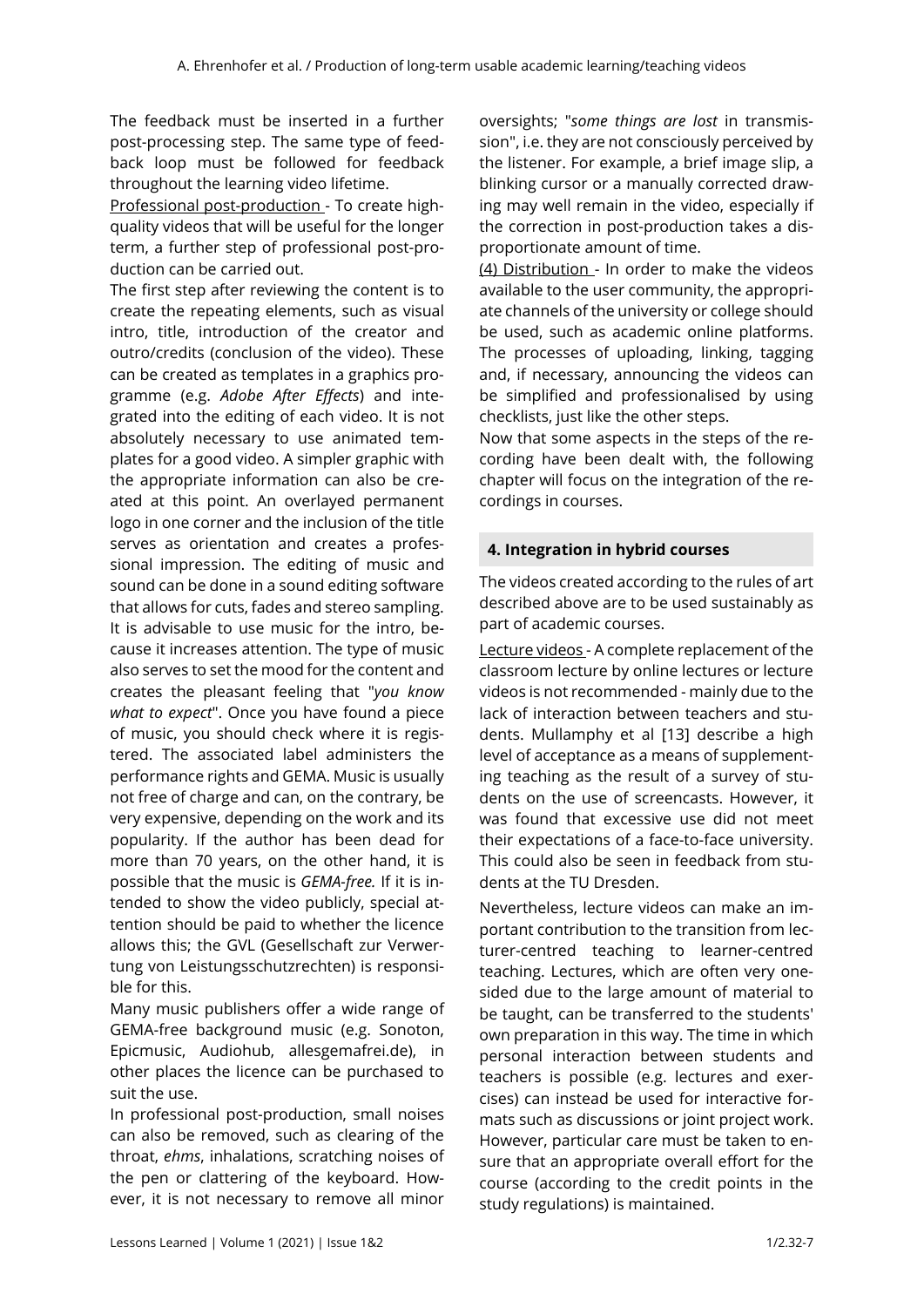A key point for the long-lasting use of highquality produced lecture videos is updating. In order to be able to use the videos or parts of them again in the following semester, videos should be reviewed at the beginning of each semester and updated if necessary. If only minor changes or updates are necessary, the video from the previous semester can be adopted or used as a basis. However, the effort required varies depending on the method chosen: If a set of slides was used, as described in chapter 1, only the affected slides or the associated text need to be modified. In the case of handwritten lecture and learning videos, in the event of major errors, the corresponding sequences - regardless of whether there are changes on the transcript or in the text (sound) - must be completely recreated in each case. However, small changes can also be inserted in the editing software as an overlay. In any case, it should be made clear within the video that updates are available, as it is difficult to exclude the parallel use of different video versions.

Another important point is the possibility, occasionally requested by students, to print out the contents of a video. A set of slides or a manuscript offers students the opportunity to add their own points, which is a great advantage in terms of follow-up and preparation for the exam. A conscientiously prepared recording script can provide a useful basis for this.

Overall, it has been shown that the development of equations or the step-by-step explanation of calculation steps is absolutely necessary in the lectures of Engineering Mechanics.

Learning videos - For videos in which sample exercises are calculated, they can be used as a bridge between lectures and exercises. In this way, the introduction to exercises can also be shifted to the preparation of the students in favour of interaction during the attendance time.

#### **5. Instructional videos as a data source**

The widespread shift to digital formats opens up an exciting new field of application from the perspective of *data science* [1], [14]. For example, various machine learning methods from different application areas (OCR, speech-totext, natural language processing) can be combined to make entire lecture video series searchable [14]. If this technology is applied to the entirety of the lecture and learning videos of a university degree programme, a wide range of possible applications arise, ranging from the harmonisation of the characters/symbols/abbreviations used within a field of study to the automated design of examination tasks (based on keywords from Bloom's Taxonomy [15]).

On the other hand, the self-produced videos can form a database for machine learning for lecturers themselves. This opens up the possibility, for example, of training a "*deep fake"*  model of one's own voice and thus making it easier, for example, to add additions to videos [16]. However, the authors of videos must be aware that this data set is also available to others (*bad actors*) when it is published [17].

#### **6. Summary and outlook**

The current paper provides an insight into the production of lecture and learning videos that are intended to be usable in the longer term. The prerequisites and specific steps for the production of high-quality videos are discussed. Furthermore, aspects of the integration of video recordings in lecture series are presented and a brief outlook on the use of videos as a database for machine learning is given.

While some of the details mentioned here are not helpful for the current shift from face-toface to distance learning, addressing them can contribute to a better understanding of the complexity of the process and help professionalise video production by teachers in universities and colleges.

#### **Literature**

- [1] K. Li, C. Fang, Z. Wang, S. Kim, H. Jin, and Y. Fu, "Screencast Tutorial Video Understanding," in Proceedings of the IEEE/CVF Conference on Computer Vision and Pattern Recognition, 2020, pp. 12526–12535.
- [2] A. Lippisch, The Secret of Flight. University of Iowa Video Center, 2003.
- [3] S. A. Lloyd and C. L. Robertson, "Screencast tutorials enhance student learning of statistics," Teaching of Psychology, vol. 39, no. 1, pp. 67–71, 2012.